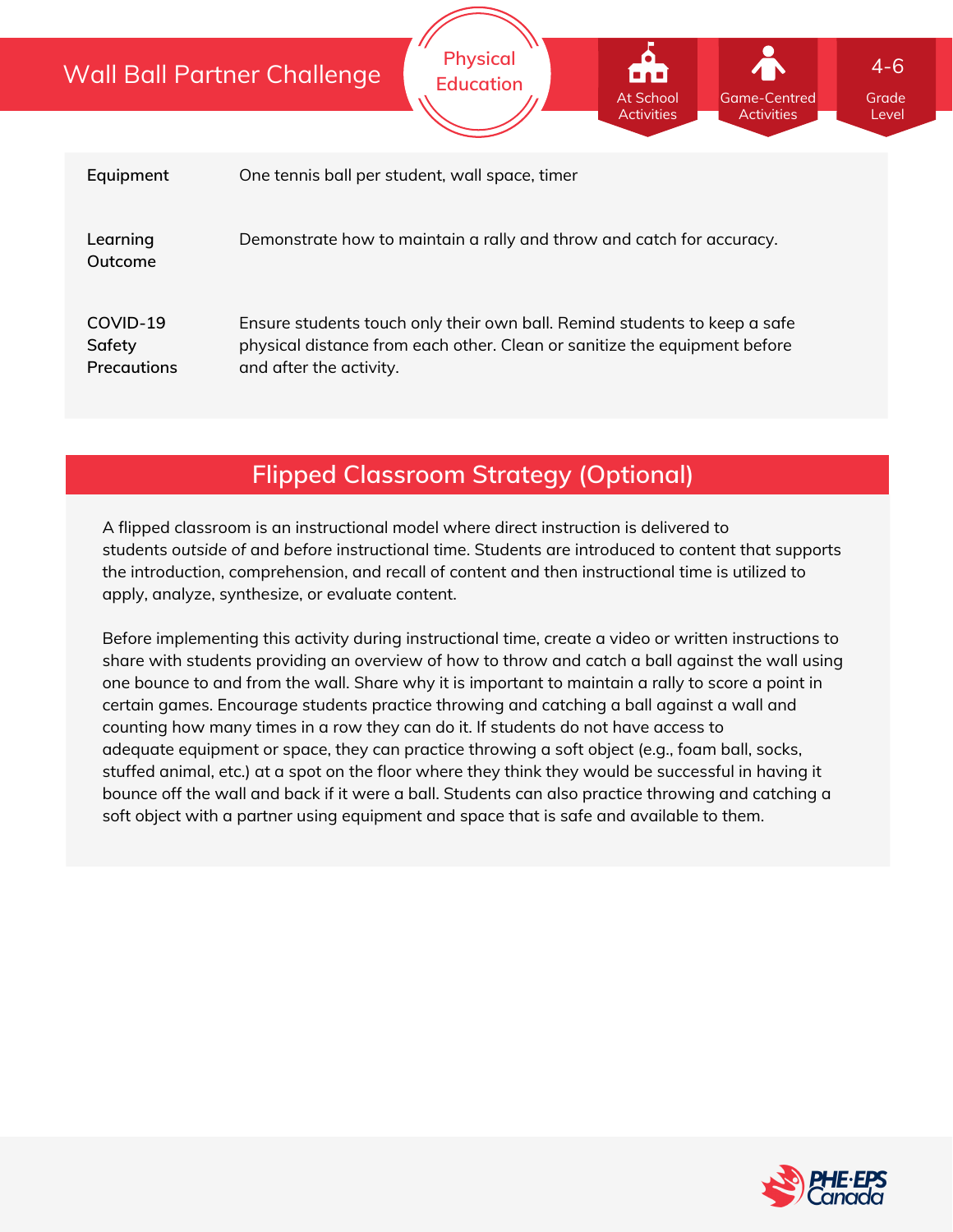## Wall Ball Partner Challenge



**Physical Education**

Find a safe playing area facing a wall that is large enough so pairs of students have adequate room move around their playing area.

As a large group, review and practice how to throw and catch a ball off of a wall and why this is important for maintaining a rally. If utilizing a flipped classroom strategy, remind students to apply what they learned or reviewed in advance of the activity.

Divide students into pairs and provide each student with a tennis ball. Invite pairs to find a space on the wall a safe distance from other pairs. When the timer starts, each partner takes turns throwing the ball to the wall, having it bounce once both to and from the wall, and catching it. If the ball is not caught, both partners collect their ball, run, touch the wall, and continue taking turns throwing. Pairs count how many times they successfully catch the ball over the time period. Play for 4-5 minutes and then start a new round. Challenge pairs to increase their scores as they play subsequent rounds.

# **Physical Education Competencies Reflection Questions**

### **MOVE**

**Develop psychomotor skills, tactics, and strategies that facilitate a variety of physical activities across diverse environments.**



**Develop cognitive skills and strategies for a variety of movement contexts that facilitate critical thinking, decision- THINK**

**making, and problem solving.**



**FEEL**

**relationships with themselves, with others, and with their environment. ACT**

**Develop affective skills and strategies that facilitate healthy and safe**

**Practice behaviour skills and strategies that facilitate movement competence and confidence.**



Reflection is important to support learning during physical education. Consider asking students the reflection questions below and discuss the answers together.

- *What did you have to do to successfully throw and catch the ball off the wall?*
- *Which round were you and your partner most successful? Why do you think that was?*



Grade Level

4-6

Game-Centred Activities

At School **Activities**